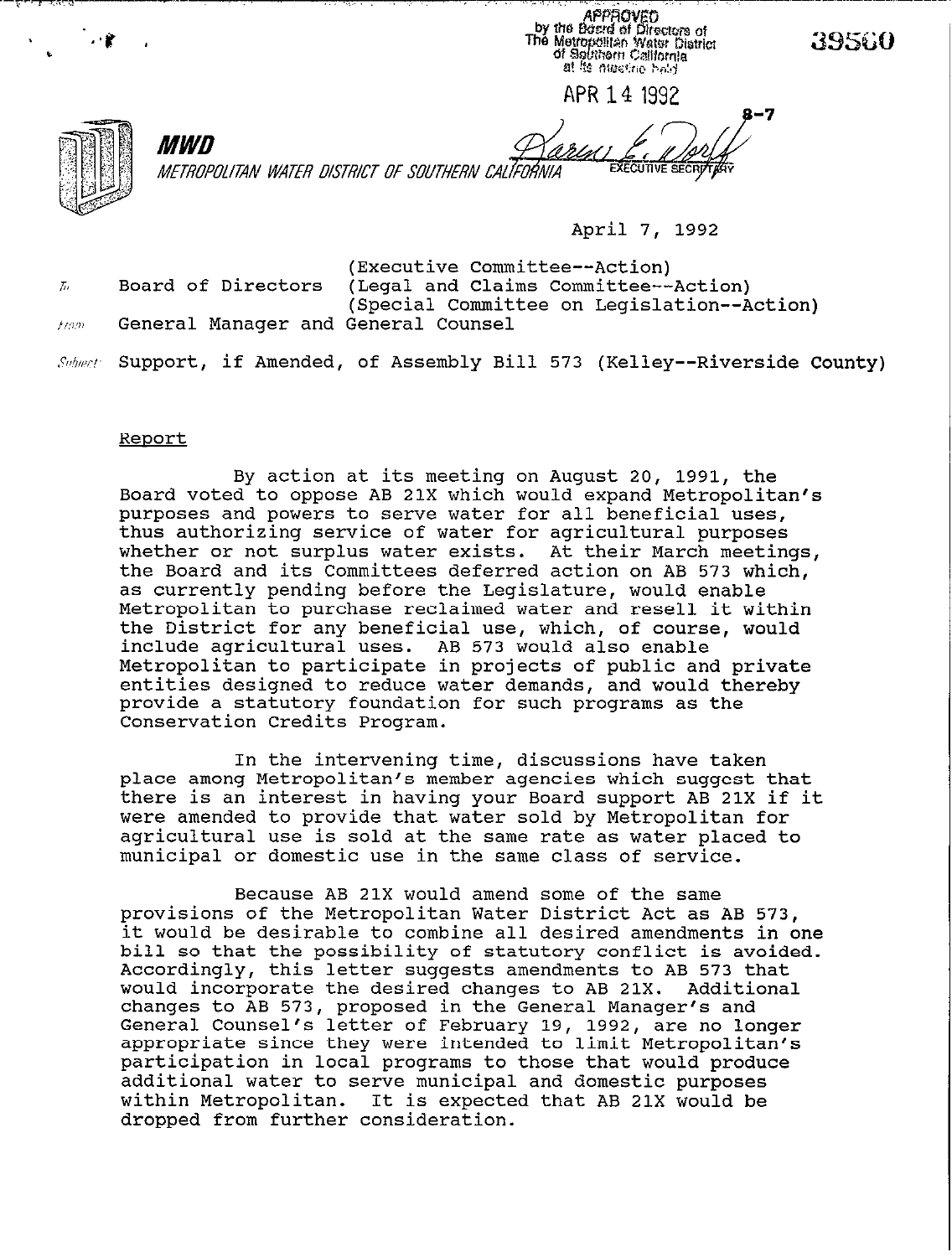$\mathcal{L}^{\text{max}}(\mathcal{L}^{\text{max}})$  . The  $\mathcal{L}^{\text{max}}$ 

One change that is proposed is to change Metropolitan's powers and purposes to serve all reasonable and beneficial uses. Beneficial uses, of course, include municipal, domestic, and agricultural uses, but may also include such uses as environmental or recreational uses. The propriety of making water available for such uses would, in the first instance, be left for determination by your Board. Under the proposed language, that determination would have to be based on the reasonableness of the proposed beneficial use, taking into consideration such factors as the water supply and competing demands. Thus a service that may be reasonable in years of ample supply may be deemed unreasonable in years of shortage, even though such service would still be devoted to a beneficial use. This intent is reflective of the principle long ago articulated in Tulare Dist. v. Lindsay-Strathmore Dist. (1935) 3 Cal.2d 489, 567, where the court said:

"What is a beneficial use, of course, depends upon the facts and circumstances of each case. What may be a reasonable beneficial use, where water is present in excess of all needs, would not be a reasonable beneficial use in an area of great scarcity and great need. What is a beneficial use at one time may, because of changed conditions, become a waste of water at a later time."

This principle was recently echoed in the Racanelli decision as follows:

"[W]hat is a reasonable use of water depends on the circumstances of each case, such an inquiry cannot be resolved in vacua from statewide considerations of transcendent importance." (United States v. State Water Resources Control Board (1986) 182 Cal.App.3d 82, 130.)

Under the current rate structure, the effect of enactment of AB 573, as it is proposed to be amended, would be that all water sold as non-interruptible service would carry the same rate, regardless of use; and similarly all water sold as interruptible service would be sold at the same rate, regardless of use. Seasonal storage service as a class of service would be available on the same basis to all agencies, regardless of end use.

If AB 573, as amended by the changes in Attachment A, is enacted, all users of water for beneficial purposes would generally have an equal right to water service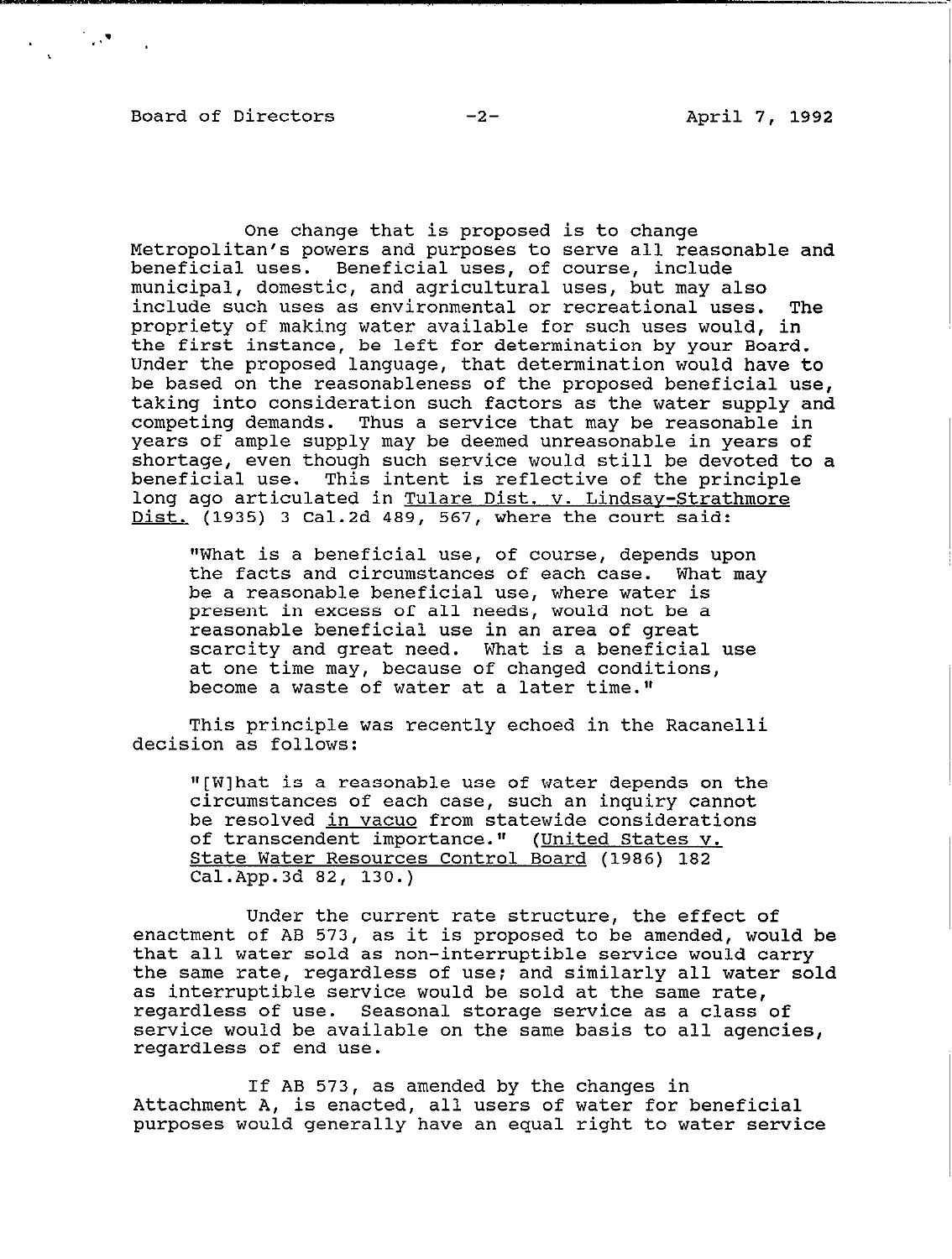# Board of Directors -3- -3- April 7, 1992

'. .

\_\_--.-.--\_--\_- ., ,. .,

from Metropolitan, except that the preferential rights provision of the Act ( $\S$  135), which would remain unchanged, would apply if a statutory allocation of water became necessary. Section 135 provides for an allocation to meet domestic and municipal uses only, and makes no provision for allocation to other beneficial uses. Arguments, as yet untested judicially, have been presented why Section 135 might not apply either in whole or in part under specific shortage scenarios. Suffice it to say here that even if the water shortage emergency provisions beginning at Section 350 of the Water Code were to be invoked and be deemed to supersede Section 135, priority of service would be accorded to human consumption, sanitation, and fire protection. As the Board is aware, Section 135 has never been invoked and even in times of shortage, as in the recent five-year period, the Board has found means of allocating the available water supply without resort to the Section 135 formula.

It should be noted that Section 132(b) contained in AB 573 is proposed for deletion; it should further be noted that amended Section 132 contemplates that water is surplus and available for sale outside the district if it cannot be placed to reasonable and beneficial uses within the district. The reason why Section 132(b) is thought to be inappropriate is that while generally Metropolitan may not participate in reclamation projects solely to produce reclaimed water for service outside Metropolitan, there may be times when there is temporarily surplus water from such projects that can only be marketed outside Metropolitan. Under the proposed Section 132(b), Metropolitan would have been barred from selling such water as surplus.

The proposed statutory changes are shown in Attachment A. Copies of AB 21X and AB 573 are also attached to this letter.

# Board Committee Assignments

This letter is referred for action to:

The Executive Committee because of its responsibility to study, advise, and make recommendations with regard to legislation sponsored by Metropolitan or in any way affecting Metropolitan, pursuant to Administrative Code Section  $2417(a)$ ;

The Legal and Claims Committee because of its responsibility to study, advise, and make recommendations with regard to proposed amendments of the Metropolitan Water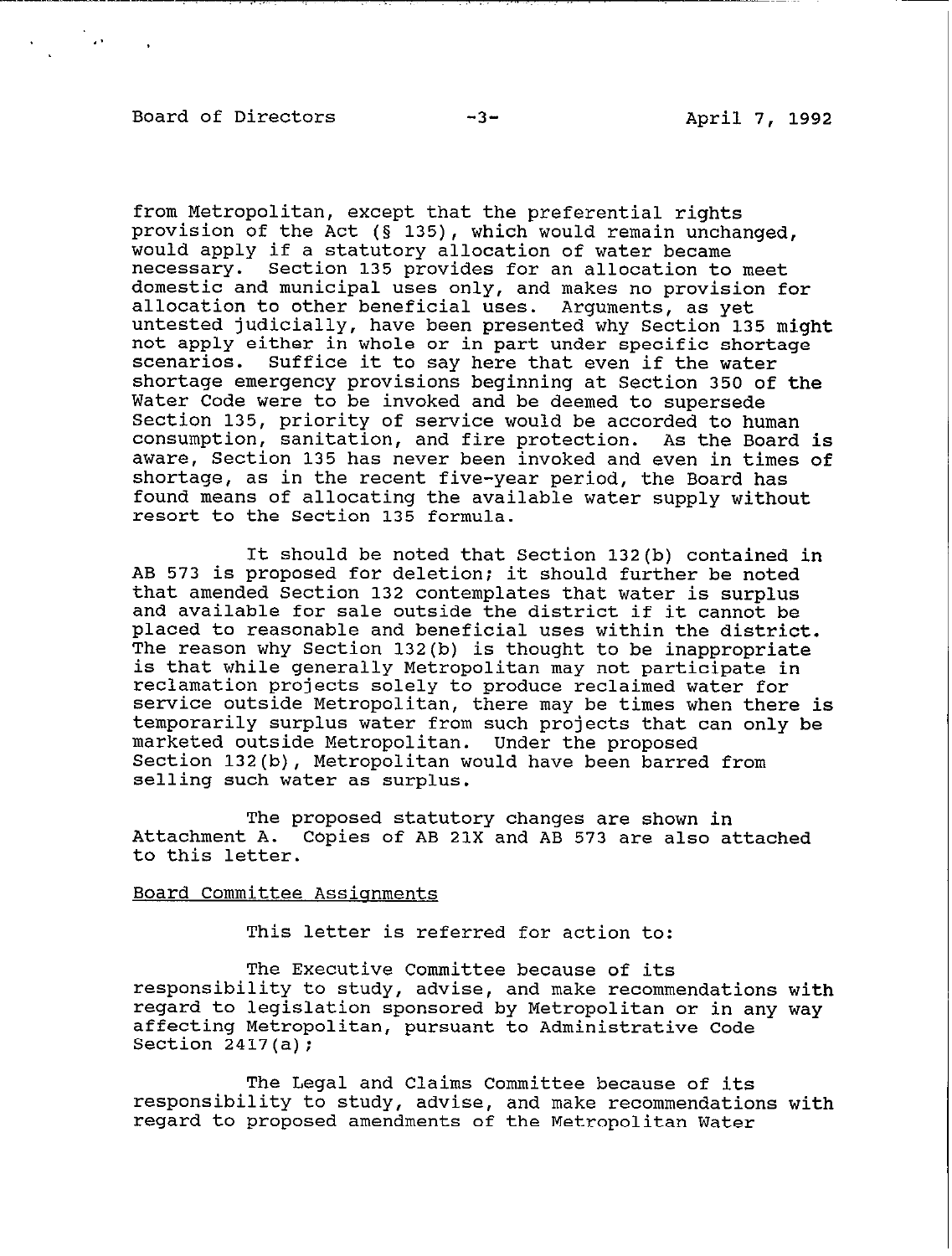**Board of Directors** 

**-4- April 7, 1992** 

**District Act, pursuant to Administrative Code Section 2461(f); and** 

**The Special Committee on Legislation because of its responsibility to review staff's recommendations for position on legislation, pursuant to Administrative Code Section 2581(b).** 

**Recommendation** 

**EXECUTIVE COMMITTEE, LEGAL AND CLAIMS COMMITTEE, AND SPECIAL COMMITTEE ON LEGISLATION FOR ACTION.** 

**It is recommended that the Board support AB 573 if it is amended to include the changes substantially as provided**  in Attachment A.

**Fred Vendig** 

**FV:gm/gld AE573.new** 

**Attachments**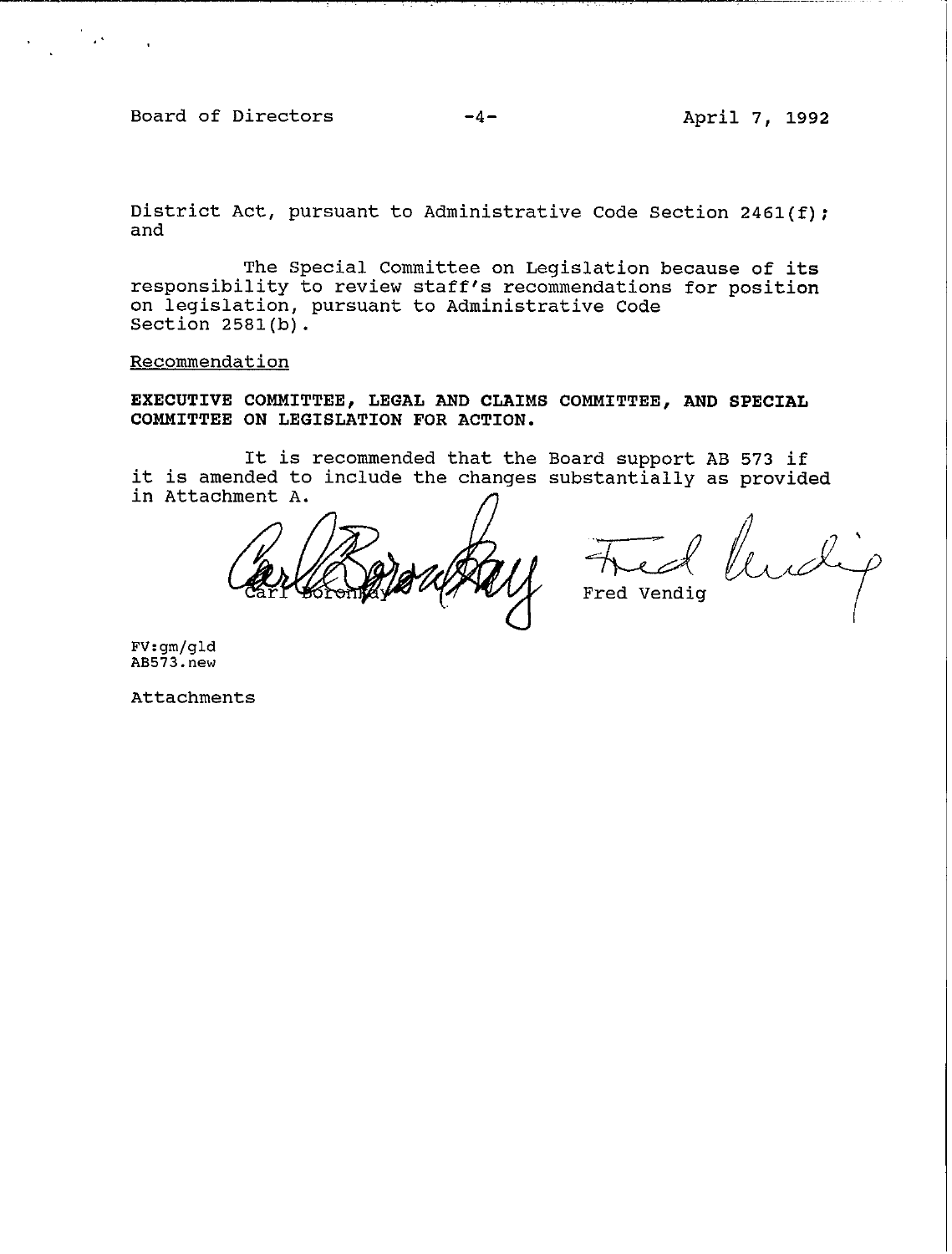## ATTACHMENT A'

1. Amend Section 25 to provide as follows:

"(a) Metropolitan water districts may be organized for the purpose of developing, storing, and distributing water for domestic and municipal reasonable and beneficial purposes and for the purposes authorized by Section 130.

l'(b) A district may provide, generate, and deliver electric power within or without the state for the purpose of developing, storing, and distributing water for that district."

2. Amend Section 130 to provide as follows:

"A district may do all of the following:

"(a) Acquire water and water rights within or without the state.

"(b) Develop, store, and transport water.

"(c) Provide, sell, and deliver water at wholesale for municipal and domestie reasonable and beneficial uses and purposes. For the purposes of this Act, beneficial uses shall include, but not be limited to, domestic, municipal and agricultural uses.

"(d) Fix the rates for water, and the amount of any water standby availability service charge or assessment. Any water standby availability service charge or assessment shall be deemed to be amounts paid by the member public agency to the district on tax assessments.

"(e) Purchase reclaimed water and resell the water for any reasonable and beneficial purpose and participate in projects of public or private entities intended to reduce demands for water service in the district.

<sup>1</sup> **<sup>1</sup>**Underlining and strikeover shown below in MWD Act Sections 25, 130, and 132 show changes from language contained in AB 573. Underlining and strikeover in Sections 133 and 134 show changes in the existing text of those sections.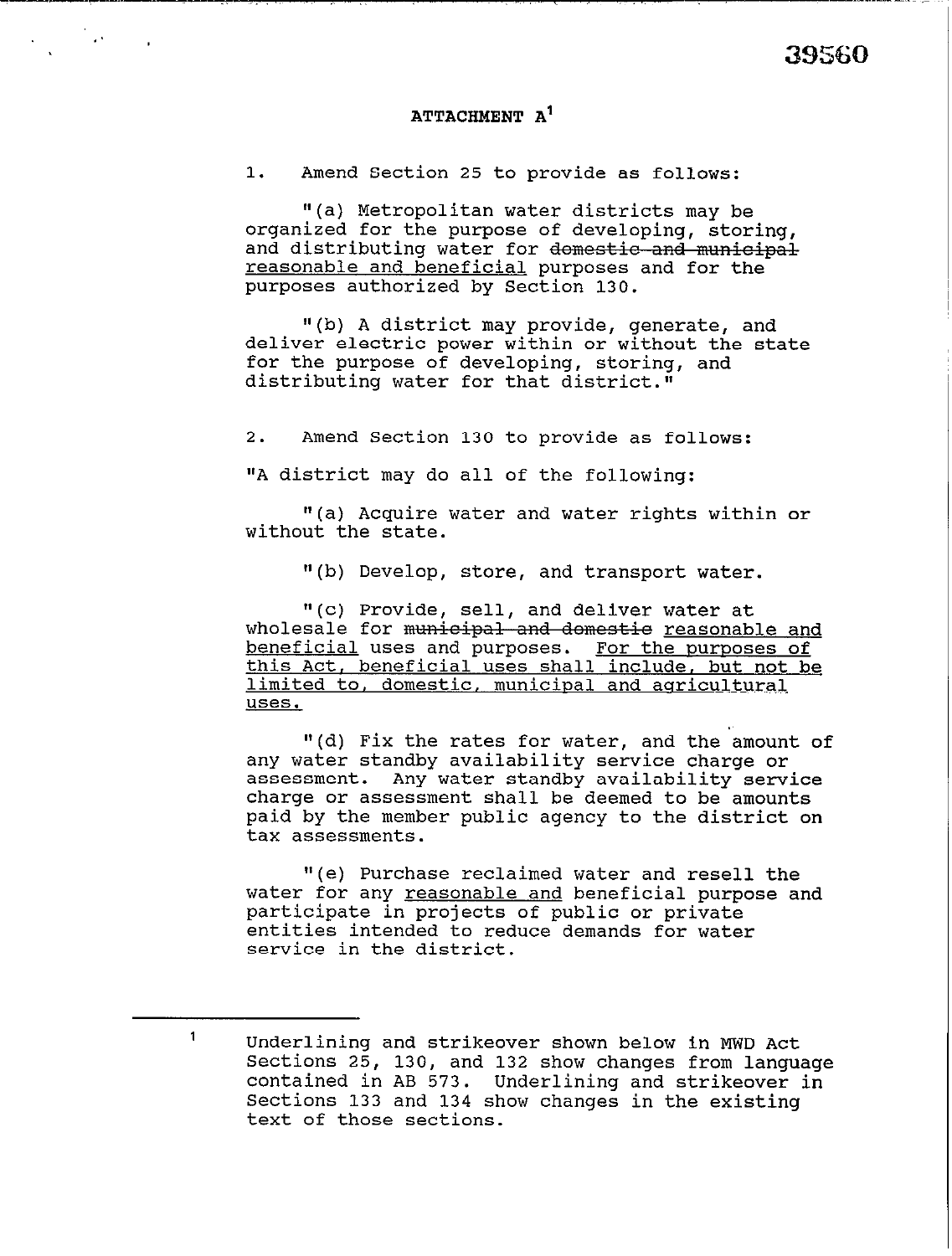"(f) Acquire, construct, operate, and maintain any and all works, facilities, improvements, and property necessary or convenient to the exercise of the powers granted by this section."

.,

 $\cdot$  .

3. Amend Section 132 to provide as follows:

 $"$  +  $\rightarrow$  A district may provide, sell and deliver surplus water not needed or required for domestic or municipal <u>reasonable and beneficial</u> uses within the district for beneficial purposes outside the district, but shall give preference to uses within<br>the district. The supplying of the surplus water The supplying of the surplus water shall in every case be subject to the paramount right of the district to discontinue the supply in whole or in part, and to take and hold, or to provide, sell and deliver, the water for domestic or nunicipal <u>reasonable and beneficial</u> uses within the district, upon one year's written notice to the<br>purchaser or user of the surplus water. The notice purchaser or user of the surplus water. shall be given by the board if the board determines by resolution adopted by a two-thirds vote of the board that the water is needed or required for domestic or municipal reasonable and beneficial uses within the district.

(b) For purposes of this section, surplus water does not include water acquired by the district pursuant to subdivision (e) of Section 130."

4. Amend Section 133 to provide as follows:

"The board shall fix the rate or rates at which water shall be sold, which rate or rates shall not differ by reason of the beneficial use of the water. Such rates, in the discretion of the board, may differ with reference to different sources from<br>which water shall be obtained by the district. The which water shall be obtained by the district. board, under conditions and on terms found and determined by the board to be equitable, may fix rates for the sale and delivery to member public agencies of water obtained by the district from one source of supply in substitution for water obtained by the district from another and different source of supply, and may charge for such substitute water at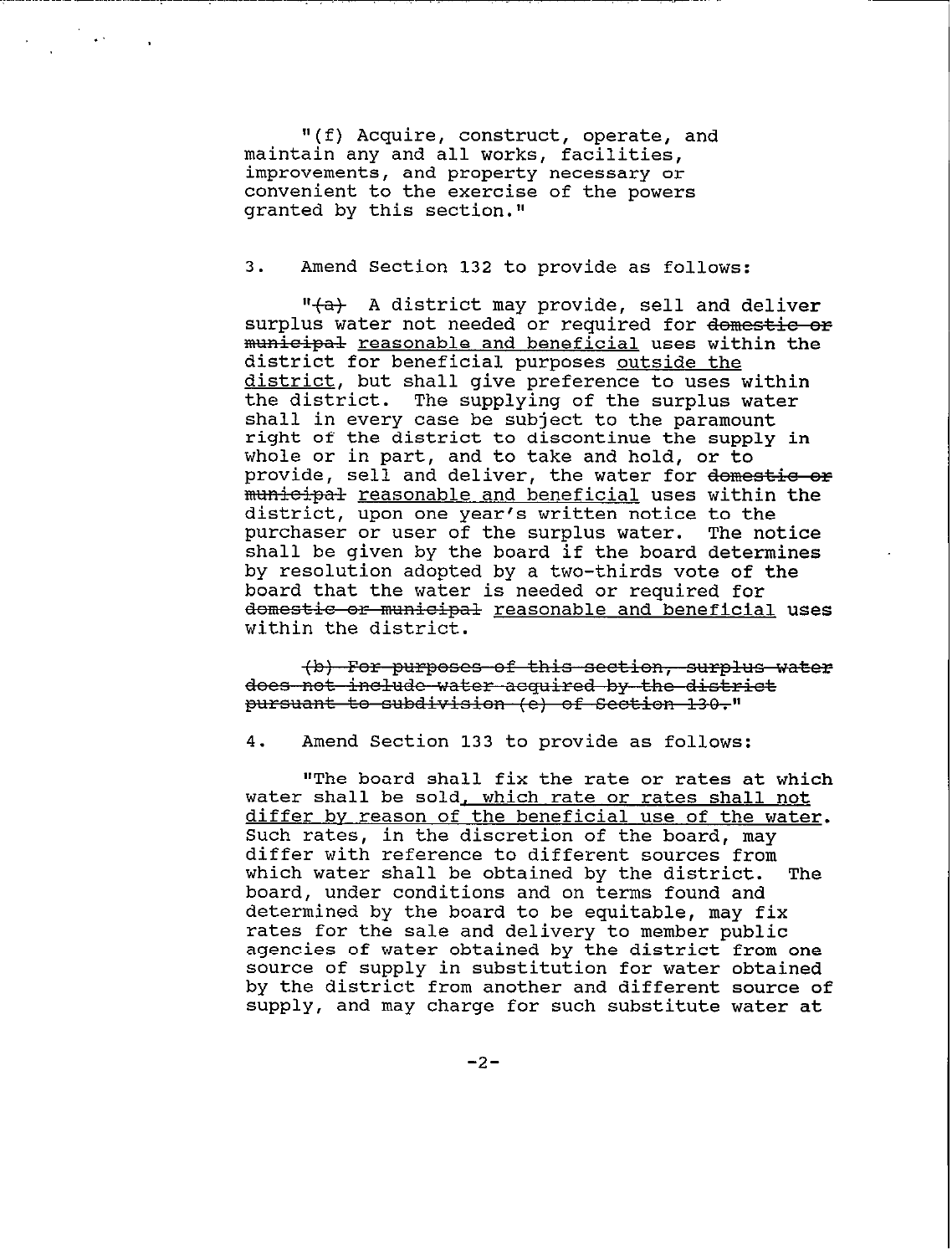**the rate fixed for the water for which it is so substituted."** 

..I ..-. .,.. ~,. . .I. 1,. ~.,

.

## 5. **Amend Section 134 to provide as follows:**

**"The Board, so far as practicable, shall fix such rate or rates for water as will result in revenue which, together with revenue from any water stand-by or availability service charge or assessment, will pay the operating expenses of the district, provide for repairs and maintenance, provide for payment of the purchase price or other charges for property or services or other rights acquired by the district, and provide for the payment of the interest and principal of the bonded debt subject to the applicable provisions of this act authorizing the issuance and retirement of the bonds. Those rates, subject to the provisions of this chapter, shall be uniform for like classes of**  service throughout the district, regardless of the **beneficial use of the water."**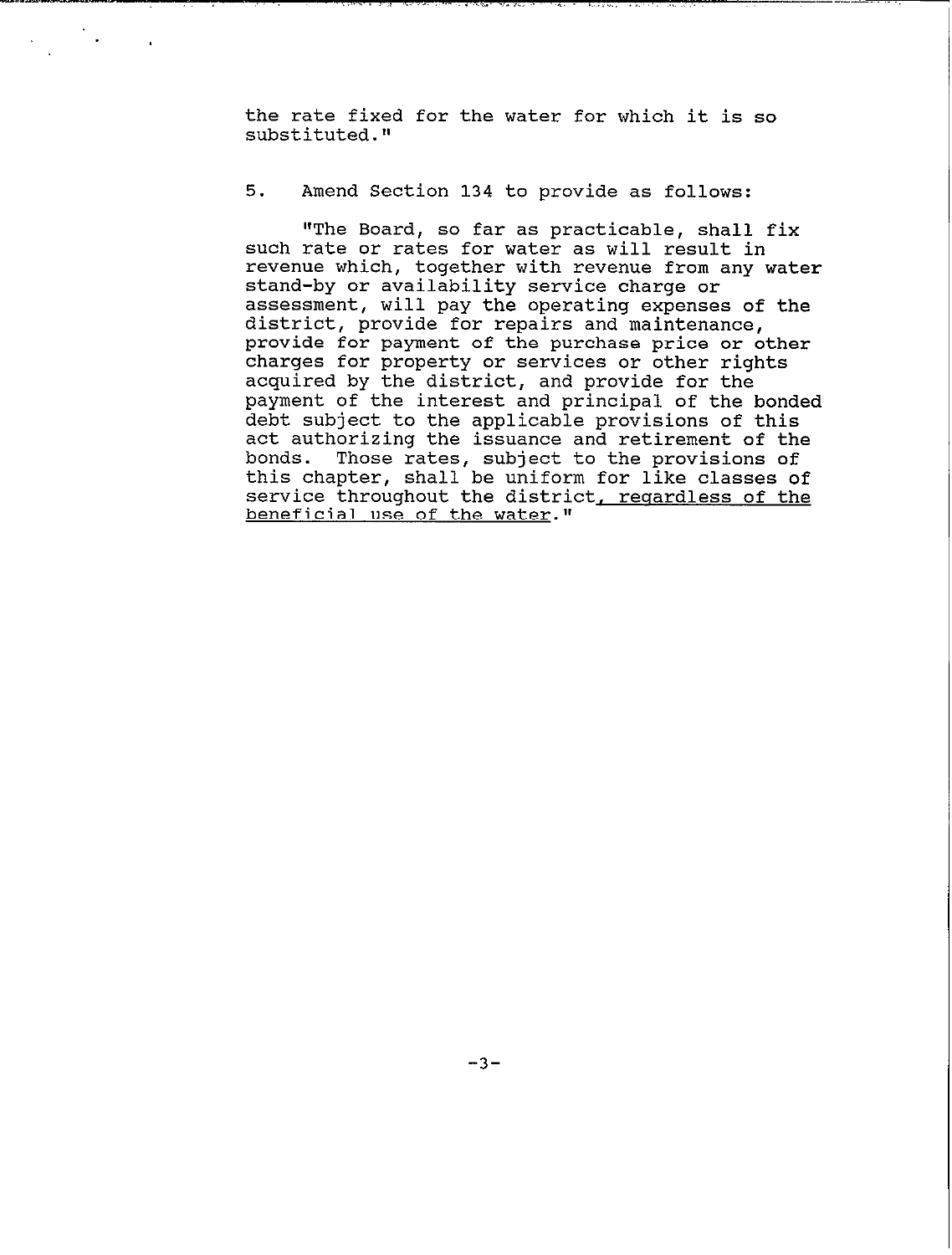#### AMENDED IN ASSEMBLY AUGUST 22,199l ,~>,,, >.C

CALIFORNIA LEGISLATURE-1991-92 FIRST EXTRAORDINARY SESSION

# ASSEMBLY BILL No. 21

 $\left($ 

I

 $\mathbf{r}$  , , , , , ,

### **Introduced by Assembly Member Kelley**

#### July 3, 1991

An act to amend Sections 25, 130, and 132 of the Metropolitan Water District Act (Chapter 209 of the Statutes of 1969), relating to metropolitan water districts.

#### **LEGISLATNE COUNSEL'S DIGEST**

**AB** 21, as amended, KeIley. Metropolitan water districts. **(1)** Under the Metropolitan Water District Act, a metropolitan water district may be organized for the purpose of developing, storing, and distributing water for domestic and municipal purposes.

This bill would; in addition, authorize a metropolitan water district to be organized for *domestic, municipal, or*  other beneficial water purposes.

(2) Under the act, a metropolitan water district may provide, sell, and deliver water at wholesale for municipal and domestic uses and purposes.

This bill would; instead; authorize a metropolitan water district to provide, sell, and deliver that water for *domestic, municipal, or other* beneficial uses and purposes.

(3) Under the act, a metropolitan water district may provide, sell, and deliver surplus water not needed or required for domestic or municipal uses within the district.

This bill would; instead; authorize a metropolitan water district to provide, sell, and deliver surplus water not needed or required for *domestic, municipal, or other* beneficial uses within the district.

Vote: majority. Appropriation: no. Fiscal committee: *no.* 

*0* **98 90**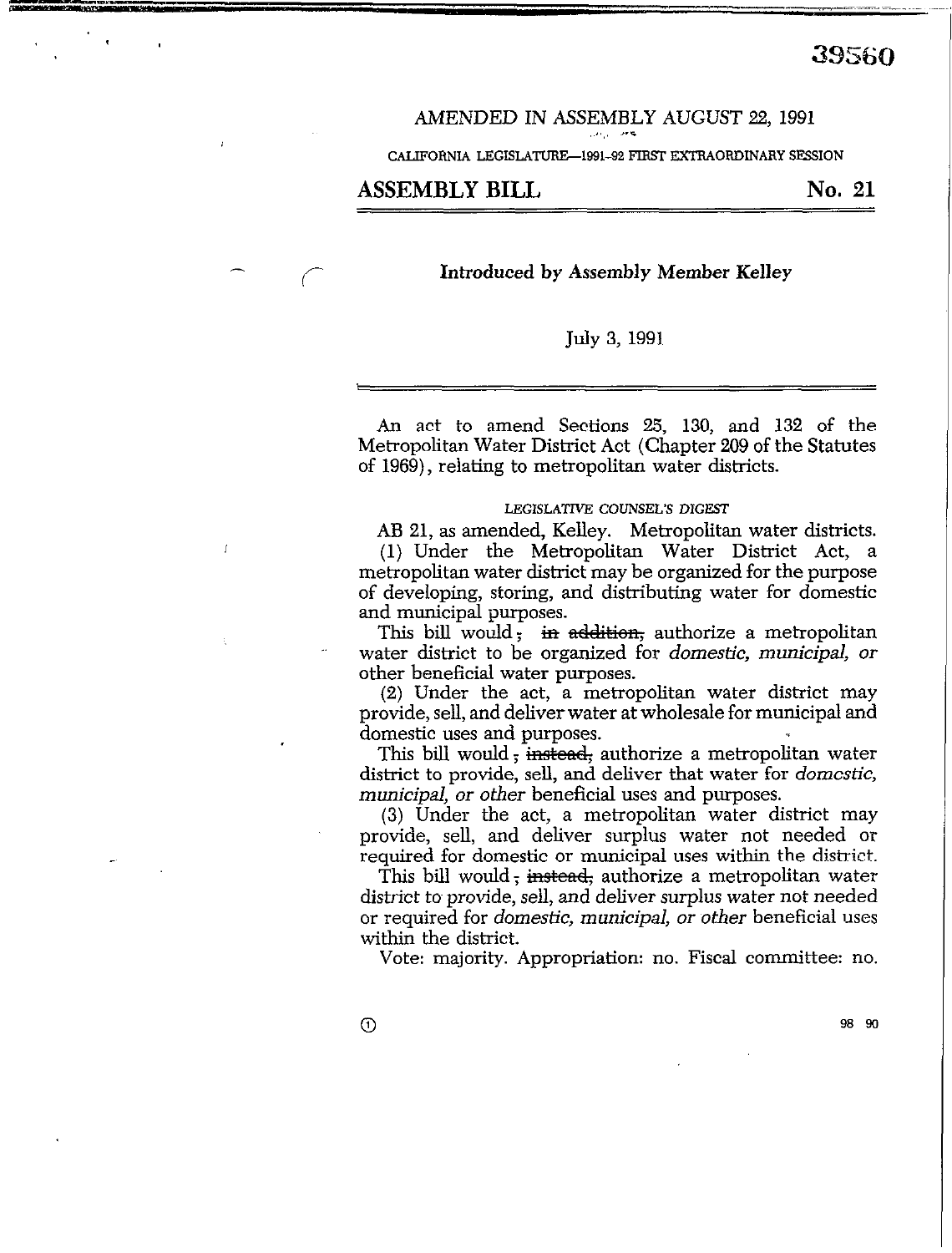$AB 21 -2-$ 

State-mandated local program: no.

The people of the State of California do enact as follows:

SECTION 1. Section 25 of the Metropolitan Water  $\mathbf{1}$ 2 District Act (Chapter 209 of the Statutes of 1969) is 3 amended to read:

 $\boldsymbol{4}$ Sec. 25. A metropolitan water district may be organized for the purpose of developing, storing, and distributing *5*   $6 \cdot$  water for domestic, municipal, and or other beneficial purposes and may provide, generate, and deliver electric *;*  power within or without the state for the purpose of 8 developing, storing, and distributing water for that *: 10*  district.

11 12 13 SEC. 2. Section 130 of the Metropolitan Water District Act (Chapter 209 of the Statutes of 1969) is amended to read:

14 Sec. 130. A district may do all of the following:

15 16 the state. (a) Acquire water and water rights within or without

17 (b) Develop, store, and transport water.

18 19 20 (c) Provide, sell, and deliver water at wholesale for *doniestic, municipal, or other* beneficial uses and purposes.

21 22 23 24 25 26 (d) Fix the rates for water, and the amount of any water standby or availability service charge or assessment. Any water standby or availability service charge or assessment shall be deemed to be amounts paid by the member public agency to the district on tax assessments.

27 28 29 30 (e) Acquire, construct, operate, and maintain any and ah works, facilities, improvements, and property necessary or convenient to the exercise of the powers granted by this section.

31 32 33 SEC. 3. Section 132 of the Metropolitan Water District Act (Chapter 209 of the Statutes of 1969) is amended to read:

34 35 36 *municipal, or other* beneficial uses within the district for \_ Sec. 132. A district may provide, sell, and deliver surplus water not needed or required for *domestic,* 

0.3 **110** 

 $\odot$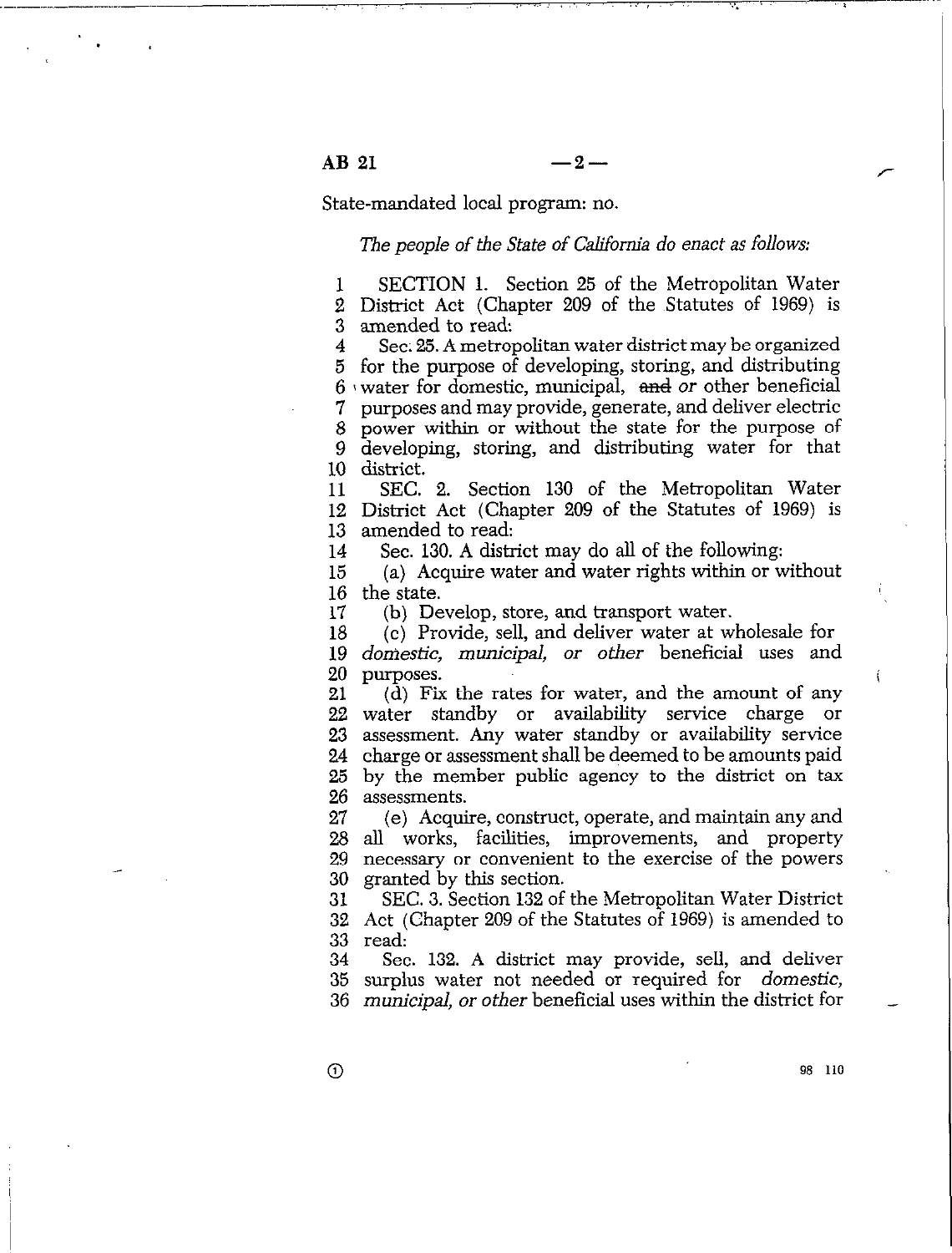$\frac{1}{2}$ 2 witbin the district. The supplying of surplus water shall *3*  in every case be subject to the paramount right of the *4*  district to discontinue the supply, in whole or in part, and *5 - 6*  for *domestic, municipal, or other beneficial* uses *within 7 :*  10 and declared by resolution adopted by a two-thirds vote 11 of the board that the water is needed or required for 12 *domestic, municipal, or other* beneficial uses within the beneficial purposes, but shall give preference to uses to take and hold, or to provide, sell, and deliver, the water the district, upon one year's written notice to the purchaser or user of the surplus water. The notice shall be given by the board whenever it shall be determined

**0** 

**13**  district.

 $\odot$ 

 $\frac{1}{2}$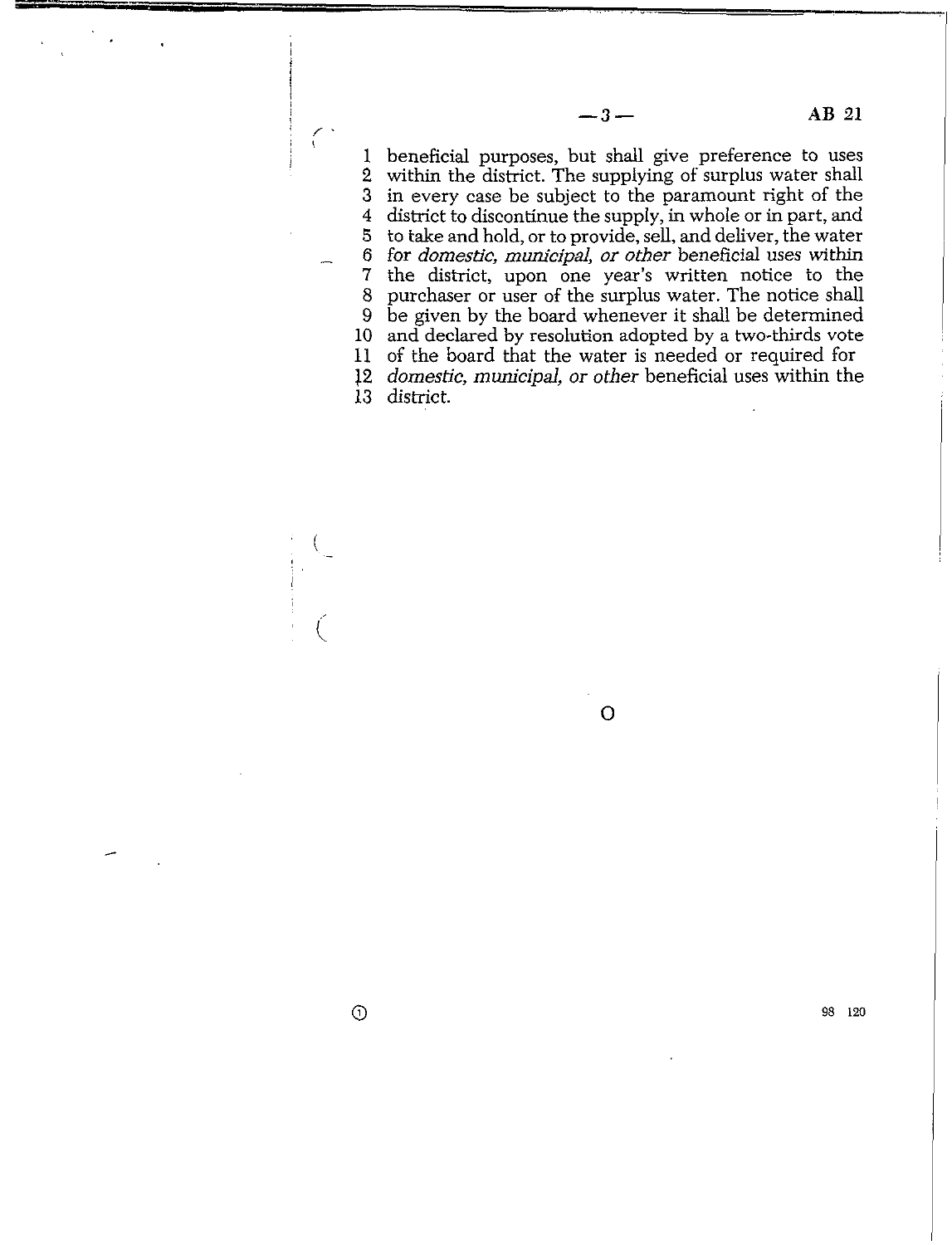CALIFORNIA LEGISLATURE-1991-92 REGULAR SESSION

# ASSEMBLY BILL No. 573

# Introduced by Assembly Member Kelley

February 15, 1991

An act to amend Sections 25, 130, and 132 of the / Metropolitan Water District Act (Chapter 209 of the Statutes of 1969), relating to water.

### LEGISLATIVE COUNSEL'S DIGEST

AB 573, as introduced, Kelley. Metropolitan water districts.

(1) Existing law authorizes metropolitan water districts to be organized for the purpose of developing, storing, and distributing water for domestic and municipal purposes. Existing law authorizes a metropolitan water district to take prescribed actions.

This bill would specify that a metropolitan water district may be organized for taking the prescribed actions. The bill would include within the prescribed actions the authority to purchase reclaimed water for resale within the district for beneficial purposes and to participate in projects of public or private entities to reduce demands for water service in the district.

 $(2)$  Existing law authorizes a metropolitan water district to provide, sell, and deliver surplus water not needed or required for domestic or municipal uses within the district for beneficial purposes.

This bill would specify that, for purposes of that provision, surplus water does not include reclaimed water acquired by the district pursuant to (1).

Vote: majority. Appropriation: no. Fiscal committee: no. State-mandated local program: no.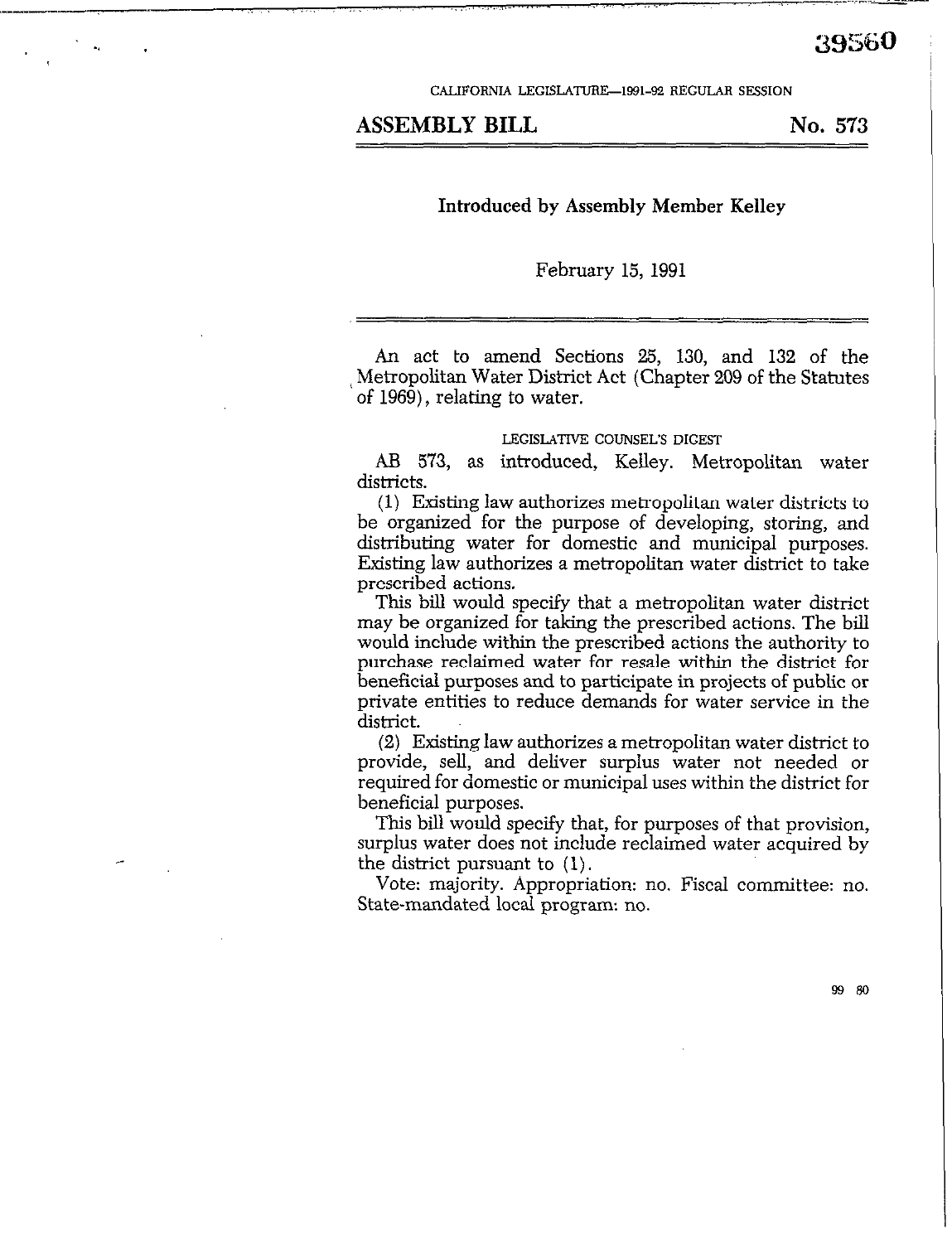**AB**   $573$  -2-

 $\sim$  .

L

The *people of the State of California do* enact as *follows:* 

1 2 District Act (Chapter 209 of the Statutes of 1969) is 3 SECTION 1. Section 25 of the Metropolitan Water amended to read:

4 5 6 7 Sec. 25. (a) Metropolitan water districts may be organized for the purpose of developing, storing, and distributing water for domestic and municipal purposes and *for the purposes authorized by Section 130.* 

8  $9<sup>°</sup>$ 10  $11^{\circ}$ *(b) A district* may provide, generate, and deliver electric power within or without the state for the purpose of developing, storing, and distributing water for such *that* district.

12 13 District Act (Chapter 209 of the Statutes of 1969) is 14 SEC. 2. Section 130 of the Metropolitan Water amended to read:

15 Sec. 130. A district may do all of the following:

16 17 (a) Acquire water and water rights within or without the state.

18 (b) Develop, store, and transport waters.

19 20 municipal and domestic uses and purposes. (c) Provide, sell, and deliver water at wholesale for

21 22 water standby or availability service charge or 23 24 25 26  $(d)$  Fix the rates for water, and the amount of any assessment. Any sueh water standby or availability service charge or assessment shall be deemed to be amounts paid by the member public agency to the district on tax assessments.

27 28 *within the district for any beneficial purpose and*  29 *participate in projects of public or private enh'ties*  30 *intended to reduce demands for water service in the*  31 (e) *Purchase reclaimed water and resell the water district.* 

32 33 34 35 *(f)* Acquire, construct, operate, and maintain any and all works, facilities, improvements, and property necessary or convenient to the exercise of the powers granted by this section.

36 37 District Act (Chapter 209 of the Statutes of 1969) is 38 amended to read: SEC. 3. Section 132 of the Metropolitan Water

99 100